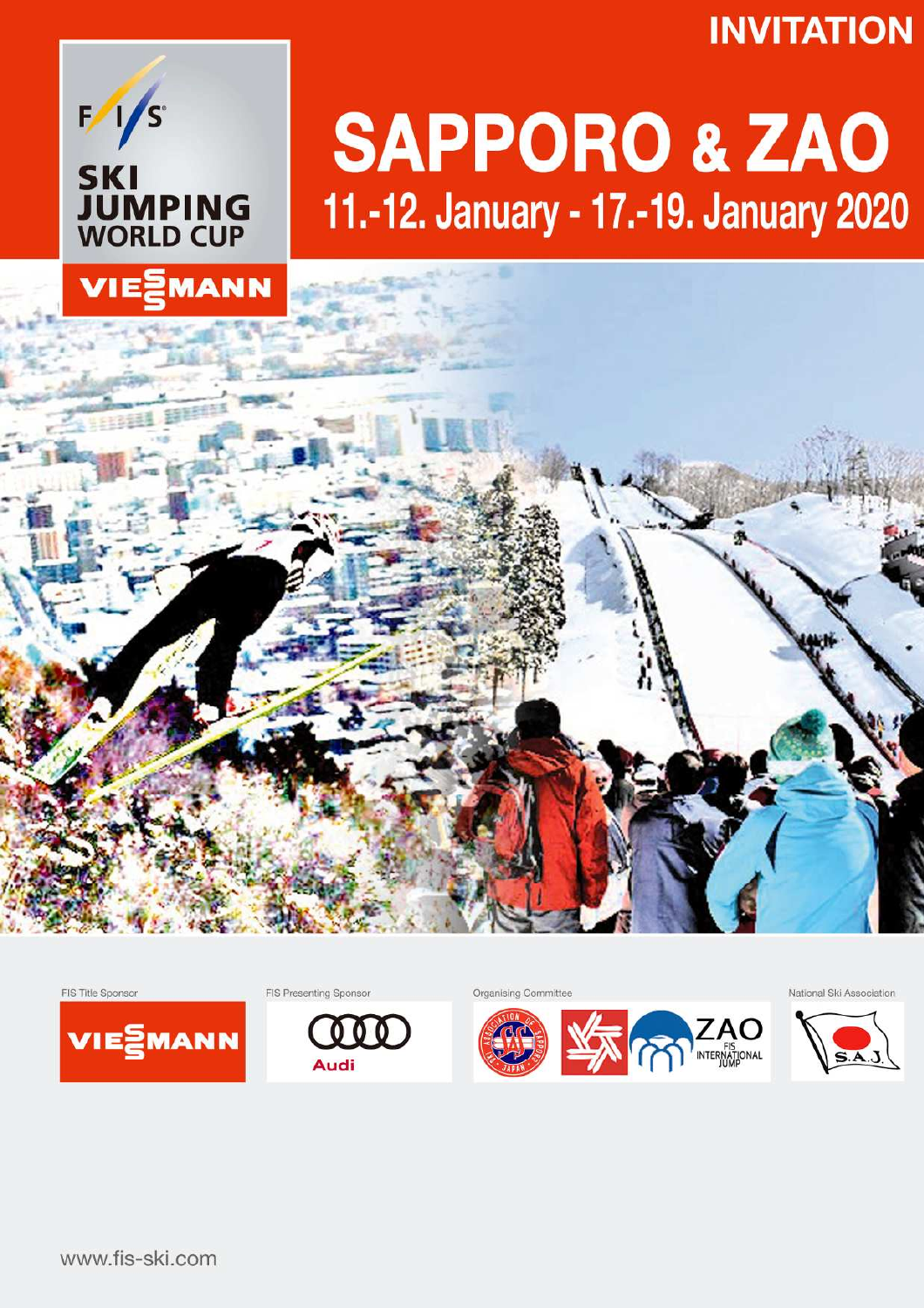Toshiaki Katsuki Chairman OC WCJ Sapporo 2020

Takahiro Sato Chairman OC WCJ Zao 2020

### INVITATION

Dear Ski Friends,

It is our great pleasure to invite you to the Viessmann FIS Ski Jumping World Cup Women 2020 Sapporo and Zao.

| Thursday, 9 <sup>th</sup> January 2020   |       |                                                 |
|------------------------------------------|-------|-------------------------------------------------|
|                                          |       | Arrival in Sapporo                              |
| Friday, 10 <sup>th</sup> January 2020    |       |                                                 |
|                                          | 9:00  | Team Captains' Meeting at Hotel Royton          |
|                                          | 11:00 | Press Conference at Hotel Royton                |
|                                          | 14:30 | Official Training                               |
|                                          | 16:30 | Qualification Round                             |
| Saturday, 11 <sup>th</sup> January 2020  |       |                                                 |
|                                          | 15:30 | Trial Round                                     |
|                                          | 16:30 | 1st Round Individual HS 137                     |
|                                          |       | After the competition, award ceremony on site   |
| Sunday, 12 <sup>th</sup> January 2020    |       |                                                 |
|                                          | 9:00  | Qualification Round                             |
|                                          | 10:00 | 1st Round Individual HS 137                     |
|                                          |       | After the competition, award ceremony on site   |
| Monday, 13 <sup>th</sup> January 2020    |       |                                                 |
|                                          |       | Stay in Sapporo                                 |
| Tuesday, 14 <sup>th</sup> January 2020   |       |                                                 |
|                                          |       | Transfer to Yamagata/Zao                        |
|                                          |       |                                                 |
| Wednesday, 15 <sup>th</sup> January 2020 |       |                                                 |
|                                          | 17:00 | Team Captains' Meeting at Grand Hotel           |
|                                          | 18:00 | Welcome ceremony at Grand Hotel                 |
| Thursday, 16 <sup>th</sup> January 2020  |       |                                                 |
|                                          | 16:00 | Official Training                               |
|                                          | 17:30 | Qualification Round                             |
|                                          |       | After the QR, Press Conference at Zao Gymnasium |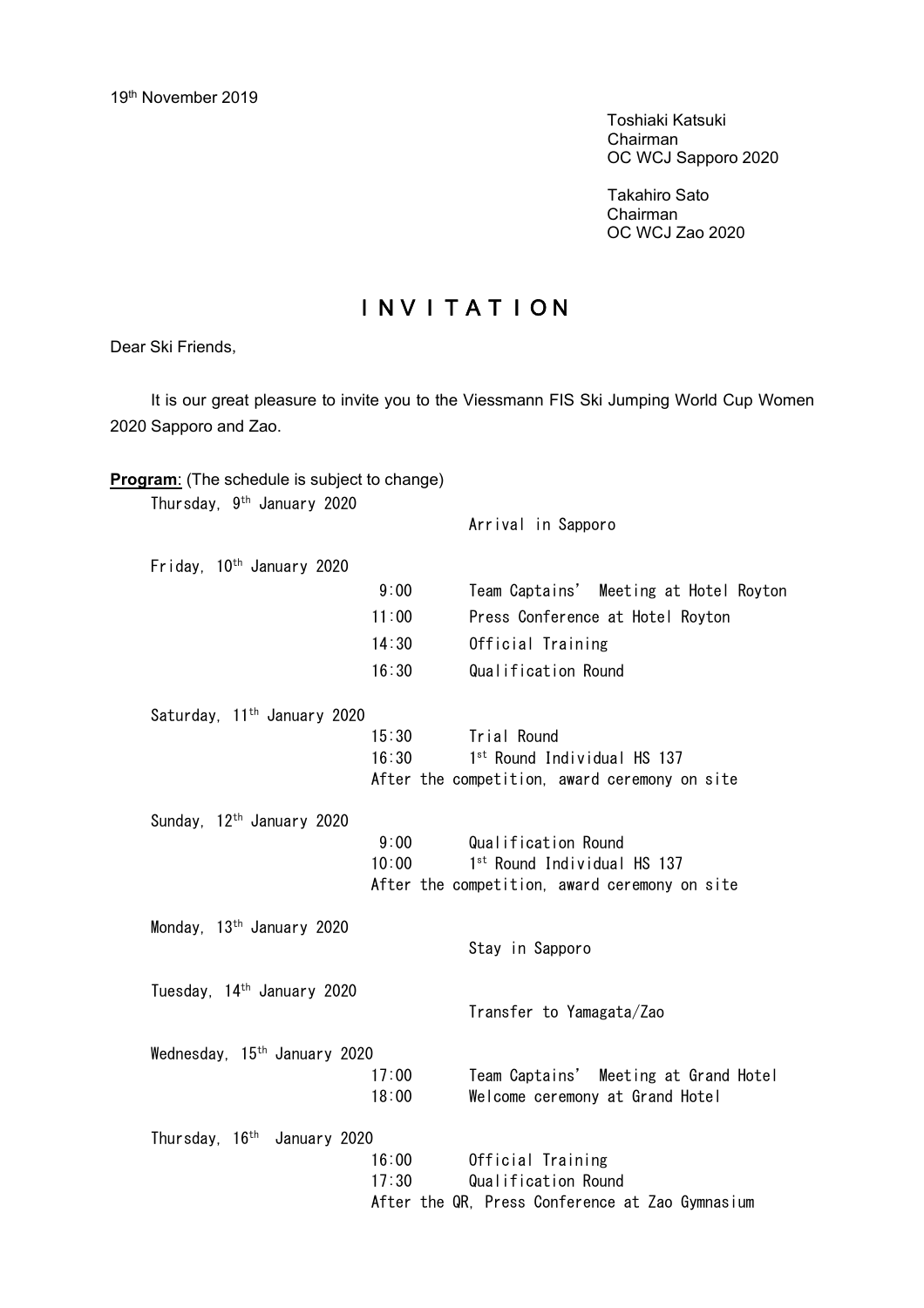Friday, 17 th January 2020 16:00 Trial Round  $17:00$ st Round Individual HS 102 After the competition, award ceremony on site Saturday, 18 th January 2020 16:00 Trial Round  $17:00$ st Round Team HS 102 After the competition, award ceremony on site Sunday, 19<sup>th</sup> January 2020 14:45 Qualification Round  $16:00$ st Round Individual HS 102 After the competition, award ceremony on site Monday, 20 th January 2020 Transfer to Narita/Haneda

#### **Travel and Accommodation:**

We will provide travel and accommodation according to the FIS WCJ Rules. Contact person (Sapporo): Ms. Naomi Kasama Mobile: +81-80-8280-0600 E-mail: [naokasama0929@yahoo.co.jp](mailto:naokasama0929@yahoo.co.jp)

Contact person (Zao): FIS Ski Jumping World Cup tour desk, Kinki Nippon Tourist Co. Ltd. Phone: +81-3-6891-9354 E-mail: [zao.skijumping@gmail.com](mailto:zao.skijumping@gmail.com)

#### **Hotel in Sapporo: Royton Sapporo**

 Phone: +81-11-271 2711 Fax: +81-11-207 3344 Address: North 1, West 11, Chuo-ku, Sapporo, Hokkaido 060-0001 Japan URL: <https://www.daiwaresort.jp/royton> For cancellation of booked rooms after Wednesday, 18<sup>th</sup> December, FIS WCJ Rules apply (6.2.1). Please contact Ms. Naomi Kasama for detailed prices of the hotel.

**Departure** 

#### **Hotel in Zao: Yamagata Grand Hotel**

Phone: +81-23-641 2611 Fax: +81-23-641 2621 Address: 7-42 Honcho 1, Yamagata 990-0043 Japan URL: <https://www.yamagatagrandhotel.co.jp/>